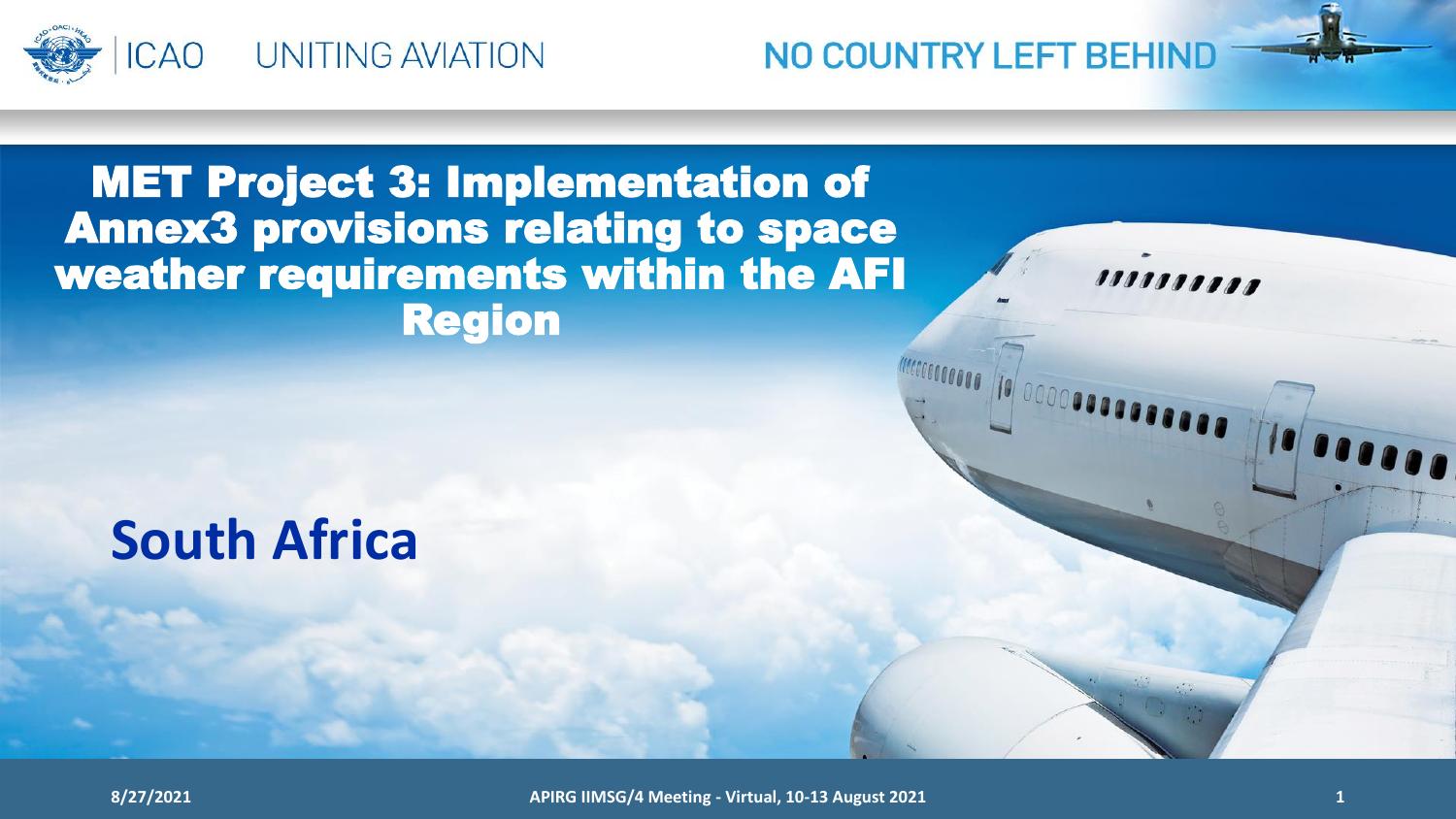

# **Content**

- **Introduction**
- **Discussion** 
	- Actions undertaken Challenges and solutions
- Action by the meeting
	- $\triangleright$  The meeting is invited to
		- **≻Draft Conclusion/Decision**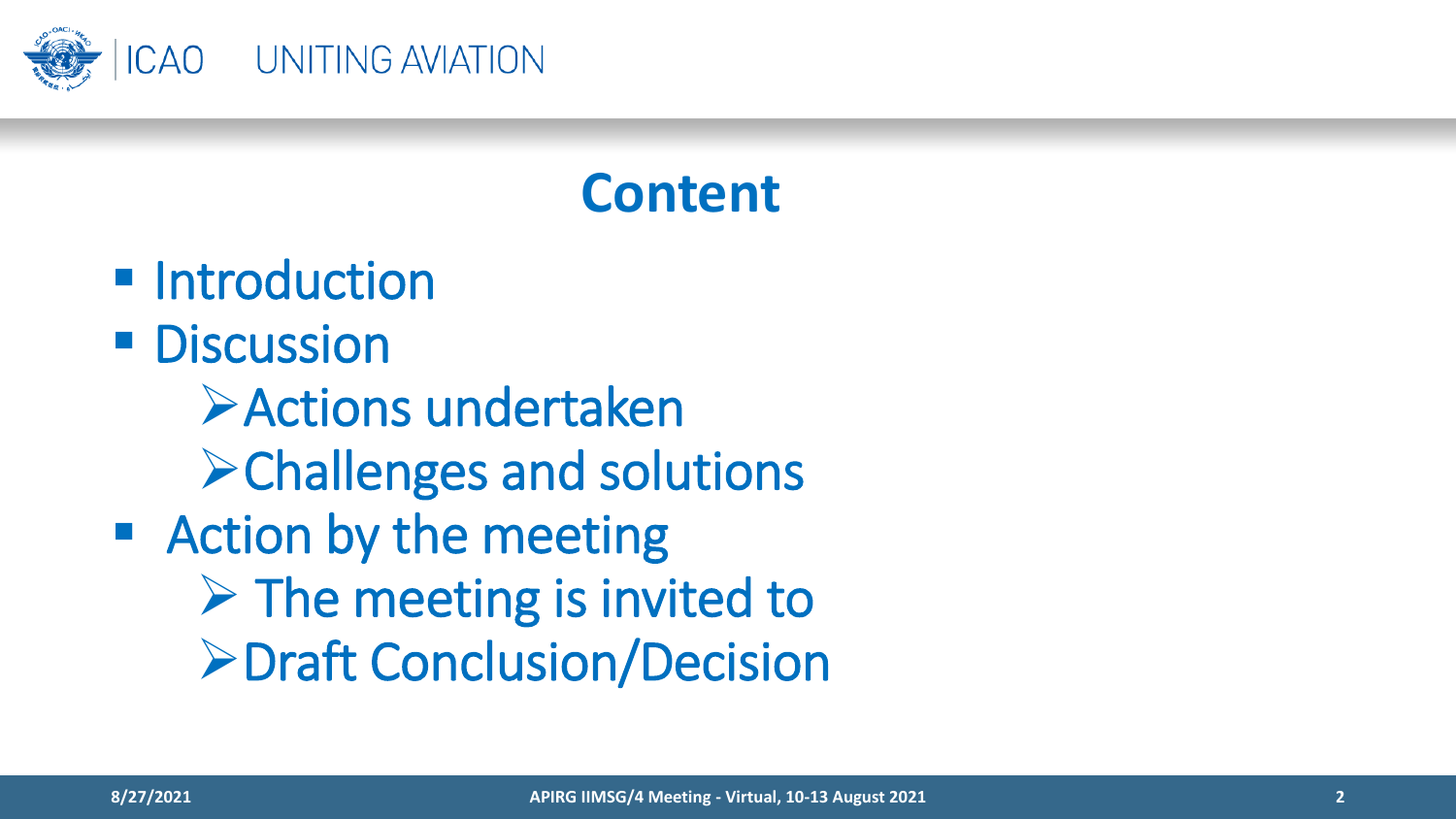

### **Introduction**

The Africa-Indian Ocean (AFI) Planning and Implementation Regional Group (APIRG) during its twenty-third meeting (APIRG23), agreed on the establishment of a new space weather project on meteorology under its Information and Infrastructure Management Sub-Group (IIMSG). The main objectives of the Project being:

#### **The main objectives of the Project being:**

- a) to assist AFI States with the development of action plans for the implementation of Annex 3 space weather requirements;
- b) To assist AFI States with implementing the requirements for the provision of space weather information services to support international air navigation in accordance with Annex 3;
- c) Create awareness on the space weather information requirement within the aviation sector in the AFI region.
- d) Engage with the States to ensure government support for the provision of space weather for the safety of aircraft operations.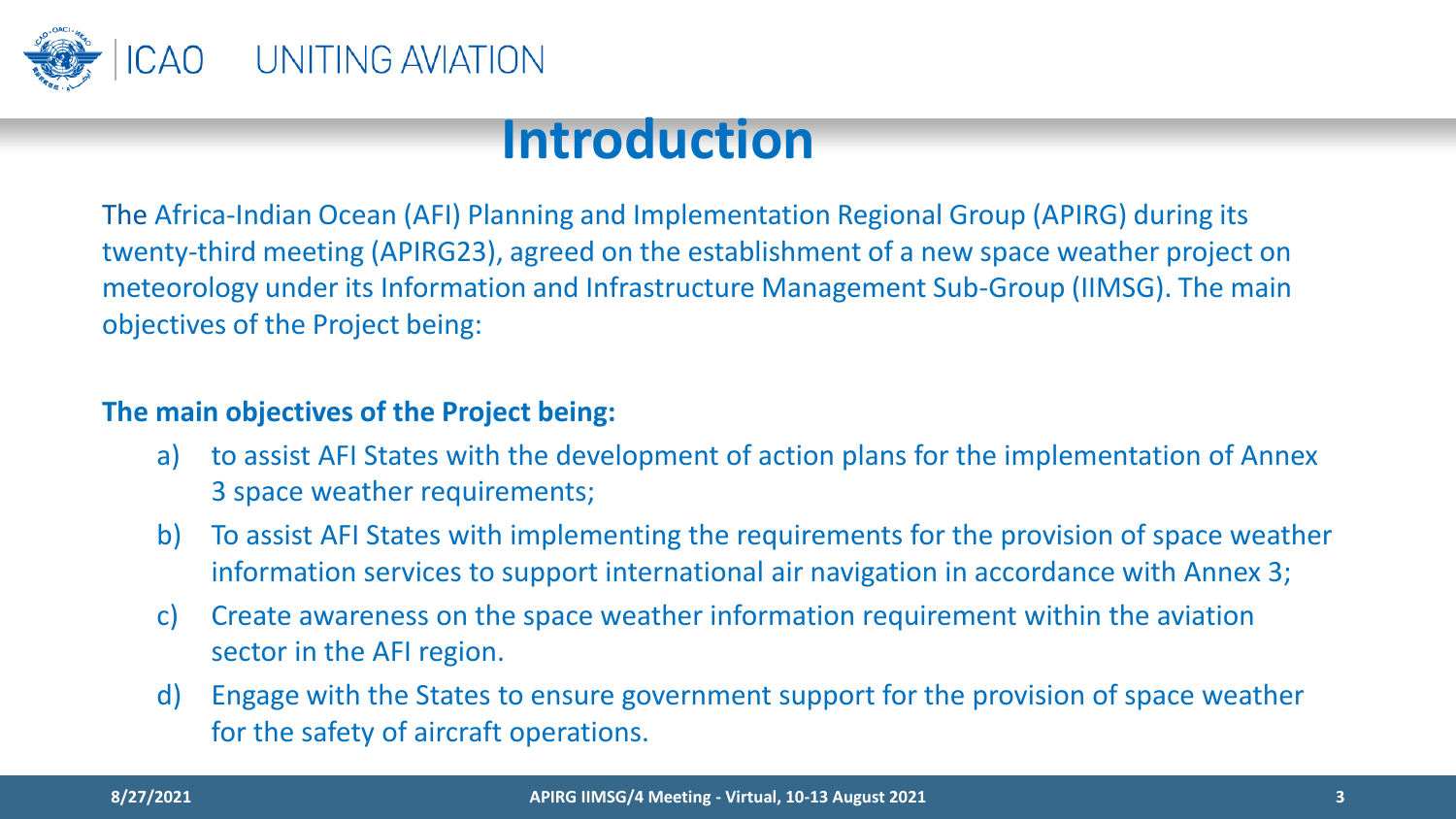

### **Actions undertaken**

| <b>No</b> | <b>TASK</b>                                                                                            | <b>RESPONSIBLE PERSON</b>   | <b>PLANNED DATE</b> | <b>COMMENT/STATUS</b>                                                                                                                                               |
|-----------|--------------------------------------------------------------------------------------------------------|-----------------------------|---------------------|---------------------------------------------------------------------------------------------------------------------------------------------------------------------|
| 1.        | Development of the project<br>documents                                                                | South Africa(PTC)           | 7 Dec 2020          | Completed - South Africa Submitted the<br>initial project documents to the<br>Secretariat on 7 Dec 2020                                                             |
| 2.        | <b>Project Team activities</b>                                                                         | <b>PTC and Team Members</b> | Ongoing             | Project had conducted three virtual<br>meetings since the inception of the<br>project                                                                               |
| 3.        | <b>Project Initiation</b><br>Documents (Terms of Reference<br>and Project, Scope, objectives,<br>tasks | PTC and Team members        | 29 March 2021       | Completed - The documents developed<br>by South Africa(PTC) were discussed by<br>the project and submitted for the<br>IIMSG/4 meeting to approve these<br>documents |
| 4         | <b>Project Questionnaire</b>                                                                           | <b>PTC and Team Members</b> | 21 May 2021         | Completed-the Project developed the<br>questionnaire which was submitted to<br>the secretariat. (Distributed to the State<br>through SL ESAN/815/15/0149 date)      |
| 5.        | Raise awareness on space<br>weather information                                                        | PTC and Team members        | <b>July 2021</b>    | Workshop conducted for the AFI Region<br>(28-29 July 2021)                                                                                                          |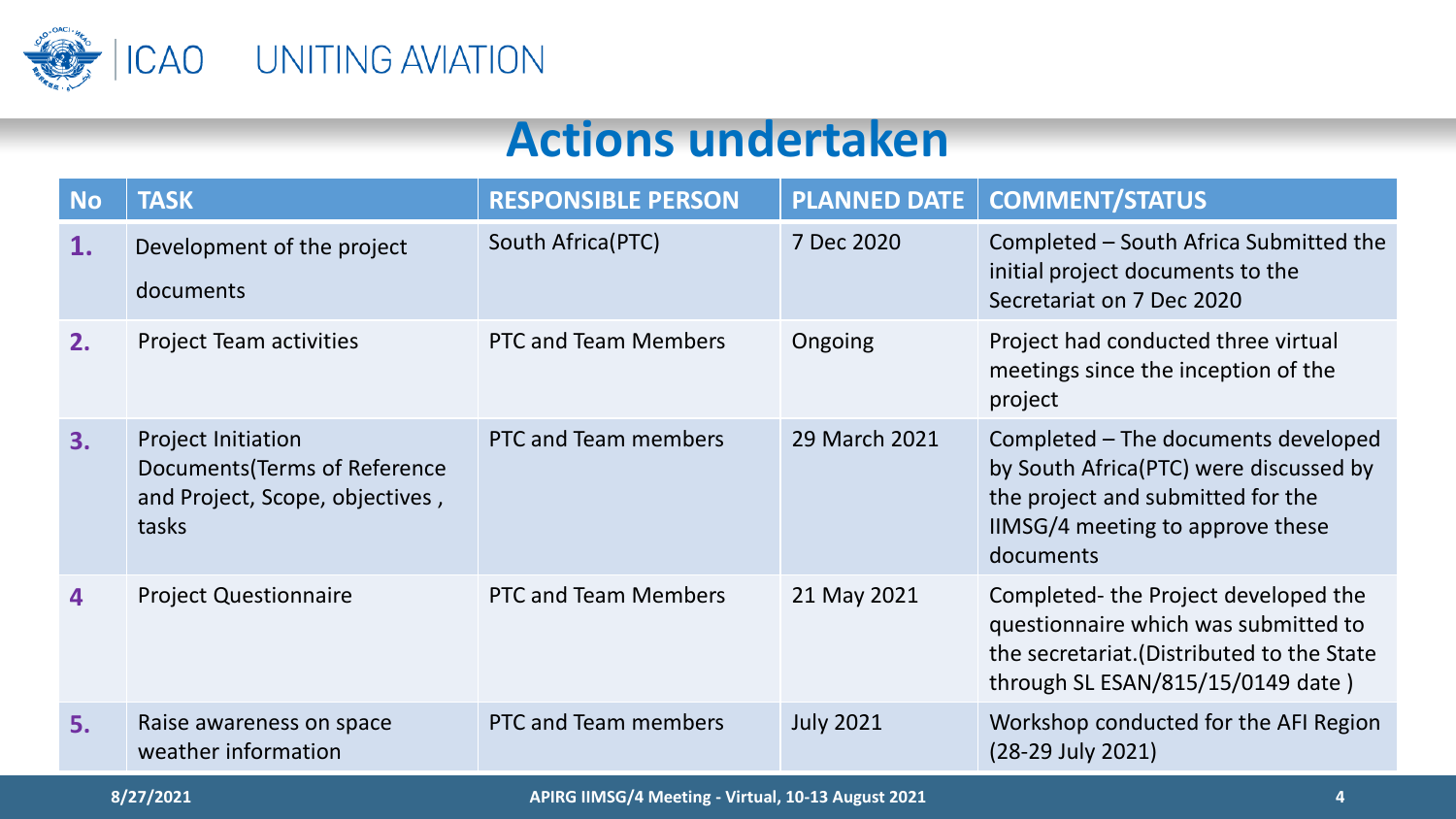

## **Challenges and solutions**

The IIM SG MET Project 3 encountered several challenges during the implementation of its activities. These are listed below:

a) Out of the 48 ESAF and WACAF States only 12 States responded and nominated an expert to participate in MET Project 3;

b) The rate of participation of the nominated experts in the activities of the Met Project 3 was not satisfactory;

c) The low response rate to the Project questionnaire by AFI States is noted as delaying the work of the project.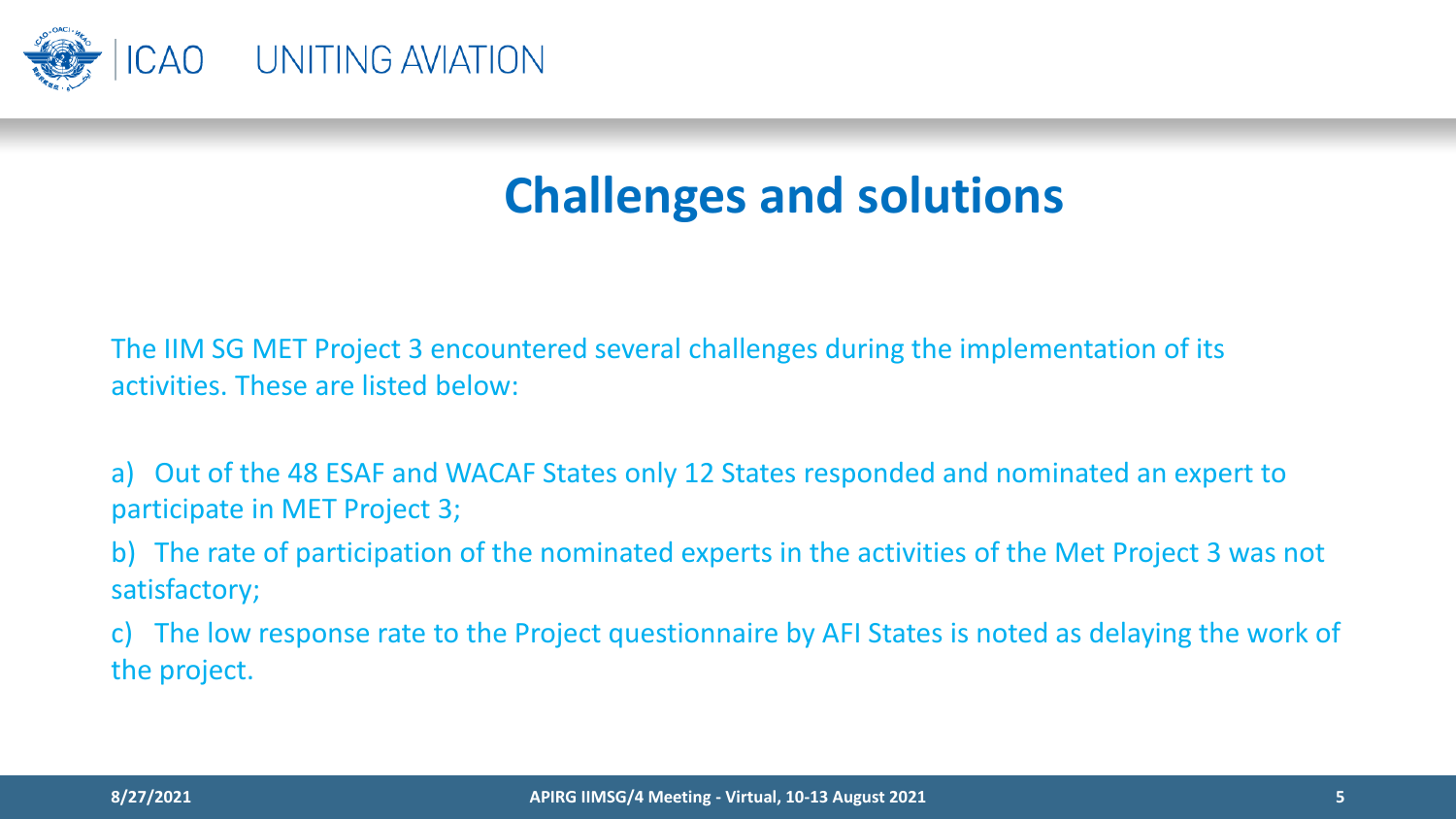

# **Action by the meeting**

The meeting is invited to take note of the information presented in this paper and formulate the following conclusion/decision:

**Draft Conclusion /Decision 4/xx** : Adoption of the MET Project 3 Terms of Reference and the Project deliverables for 2021-2022

That ;

- a) APIRG IIM/SG/4 considers and adopts the proposed MET Project 3 Terms of References and its associated project deliverables as contained in Appendices A and B;
- b) Concerned States and Organizations take appropriate actions to support their nominated experts appointed to MET Project 3; and
- c) nominated Team members to participate in the activities of the MET project 3;
- d) States are encouraged to respond to project teams' questionnaires, and

e) States are requested to develop regulatory frameworks and action plans for the implementation of the ICAO Annex 3 space weather requirements by November 2022.